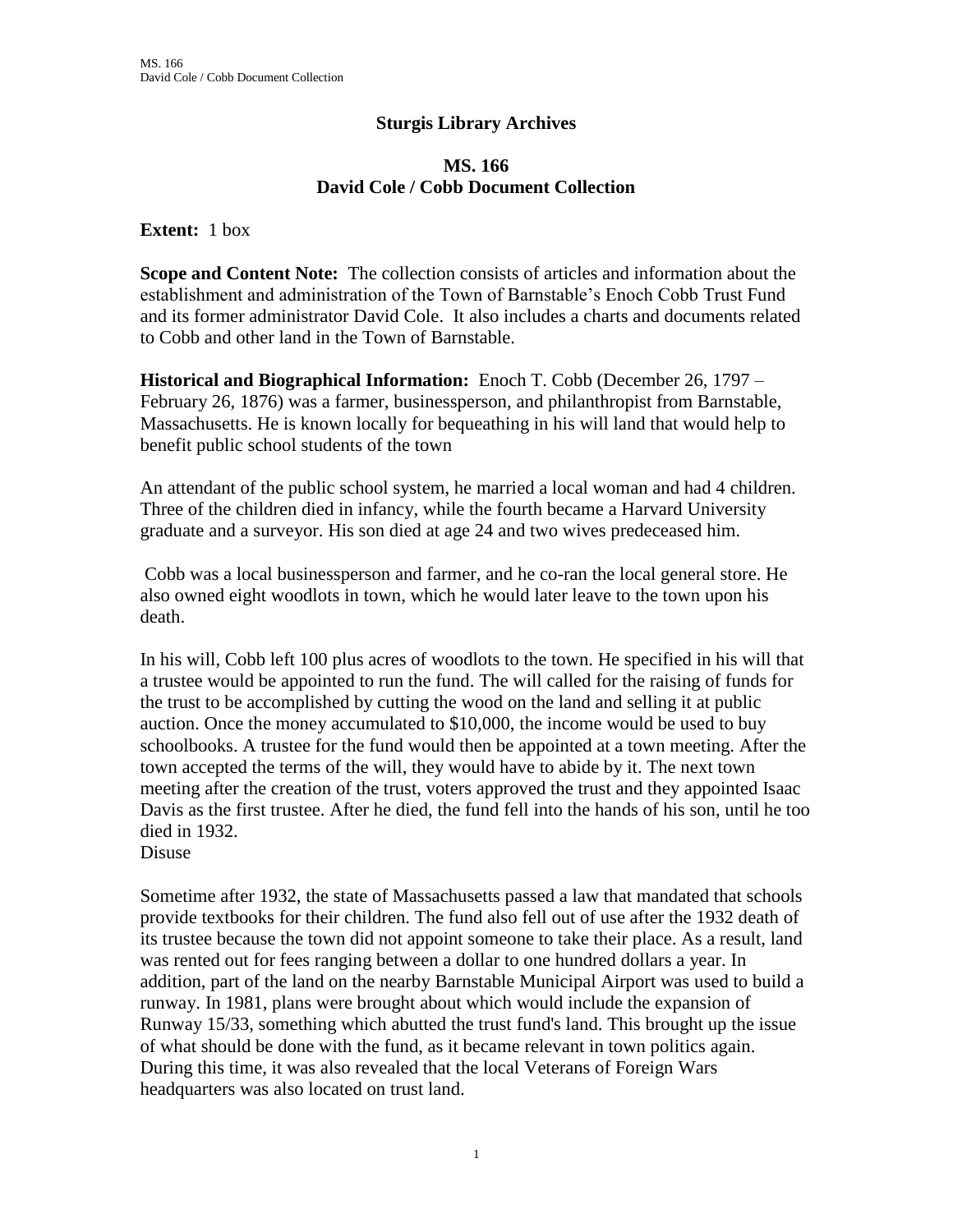Town attorneys then revealed plans to put the trust back on track. Local attorney David Cole was suggested to the selectman by another local attorney. Cole started showing interest in the fund in the mid-1970s, and he was one of the few people to actively support change of the fund's purpose. A lawsuit was then brought against the town over the fund. The office of state Attorney General Francis X. Bellotti also became involved, as the fund had been seriously misused over the years. The suit was brought in the local probate court. The result of the lawsuit was for a new plan to be developed on how to run the fund. The presiding judge also undid the leases, invalidating them because they were signed by selectman not the trustee. A new plan of operation for trust was adopted after Cole and the assistant attorney general created the plan. The Cy-près doctrine was used to redevelop the trust fund as the original plans of the will would be hard to follow since selling cords of wood was not as profitable as it once was.

As the trustee of the fund, Cole increased the funds from the \$10,233 that had existed since 1932 to the over four million dollars that it is at today. The land that was planned for the expansion was then sold to the airport to help to raise further cash for the fund.

Today, there are around 27 acres (110,000 m2) of land remaining in the fund out of the original 100 acres (0.40 km2) plus. Around 2005, there were plans to build affordable housing on 14.32 acres (58,000 m2) of the remaining land. There are over four million dollars left in the fund, and the income of the trust is used for grants. The monies from the fund are not to be used for regular budgetary things; otherwise, the use of the fund would be defeated. In 2003, the trust offered over \$125,000 in grants to the children of the school district alone.

**Access:** Unrestricted. Credit Sturgis Library Archives for publication purposes.

**Acquisition:** Gift of Phyllis Cole, 2016.

**Processed by:** Lucy Loomis

**CONTENTS:** See next page.